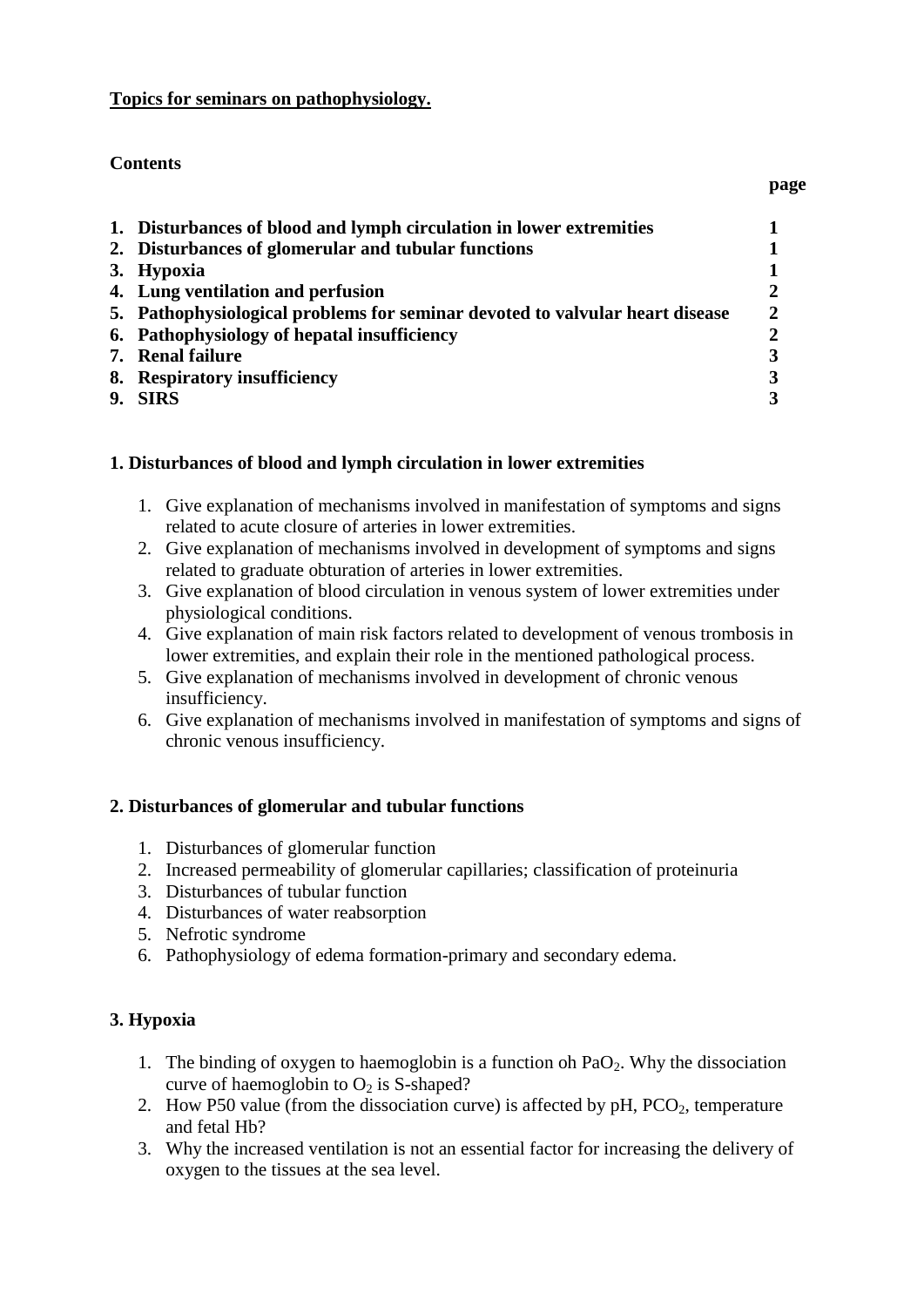- 4. Give the mathematical equation of factors influencing the delivery of oxygen to the tissues.
- 5. Why the ischemic tissues are pale (not cyanotic) in spite of ischemic hypocirculatory hypoxia.
- 6. What are the changes of "capillary-mitochondrial" oxygen gradient under histotoxic hypoxia?
- 7. Why the changes of ventilation cause the acid-base balance disorders?

## <span id="page-1-0"></span>**4. Lung ventilation and perfusion**

- 1. Alveolar hypoventilation is very frequent result of severe respiratory diseases. Explane the main mechanisms involved in development of this disturbance of alveolar ventilation. Which respiratory diseases can lead to alveolar hypoventilation? What are the consequences?
- 2. Which mechanisms are involved in disturbance of inspired air in the lung? Discuss the pathological processes and respiratory diseases that can lead to this disturbance. What are the consequences?
- 3. Explane the diffusion of gases across the alveolar-capillary barrier under physiological conditions. How this function is changed by different pathological processes related to the respiratory system?
- 4. Explane the perfusion of lung by blood under physiological and its changes under different pathological conditions. What are the possible consequences for blood gases exchange?
- 5. Why alveolar ventilation/perfusion ratios are important for external ventilation? Explane normal alveolar ventilation-perfusion ratios and the mechanisms involved in disturbances of their balance. What are the main consequences of these disturbances?

### <span id="page-1-1"></span>**5. Pathophysiological problems for seminar devoted to valvular heart disease**

- 1. Describe physiological function of the heart, and explane compensatory mechanisms of the heart.
- 2. Make complex pathophysiological analysis of mitral stenosis. How the symptoms and signs of this valvular dysfunction develop?
- 3. Describe and explane the mechanisms involved in changes of hemodynamic parameters in mitral regurgitation. What are the consequences of this dysfunction?
- 4. Describe and explane the mechanisms of hemodynamic disturbances in aortic stenosis. Explane the mechanisms involved in onset of symptoms and signs present in patients suffering from aortic stenosis.
- 5. Describe and explane the mechanisms of hemodynamic disturbances in aortic regurgitation. Explane the mechanisms involved in onset of symptoms and signs present in patients suffering aortic regurgitation.
- 6. Describe and explane mechanisms, which are involved in hemodynamic disturbances at tricuspid regurgitation. Explane how the symptoms and signs of this valvular dysfunction are developed.

### <span id="page-1-2"></span>**6. Pathophysiology of hepatal insufficiency**

- 1. What are the main liver functions?
- 2. Define the hepatal insufficiency and liver failure.